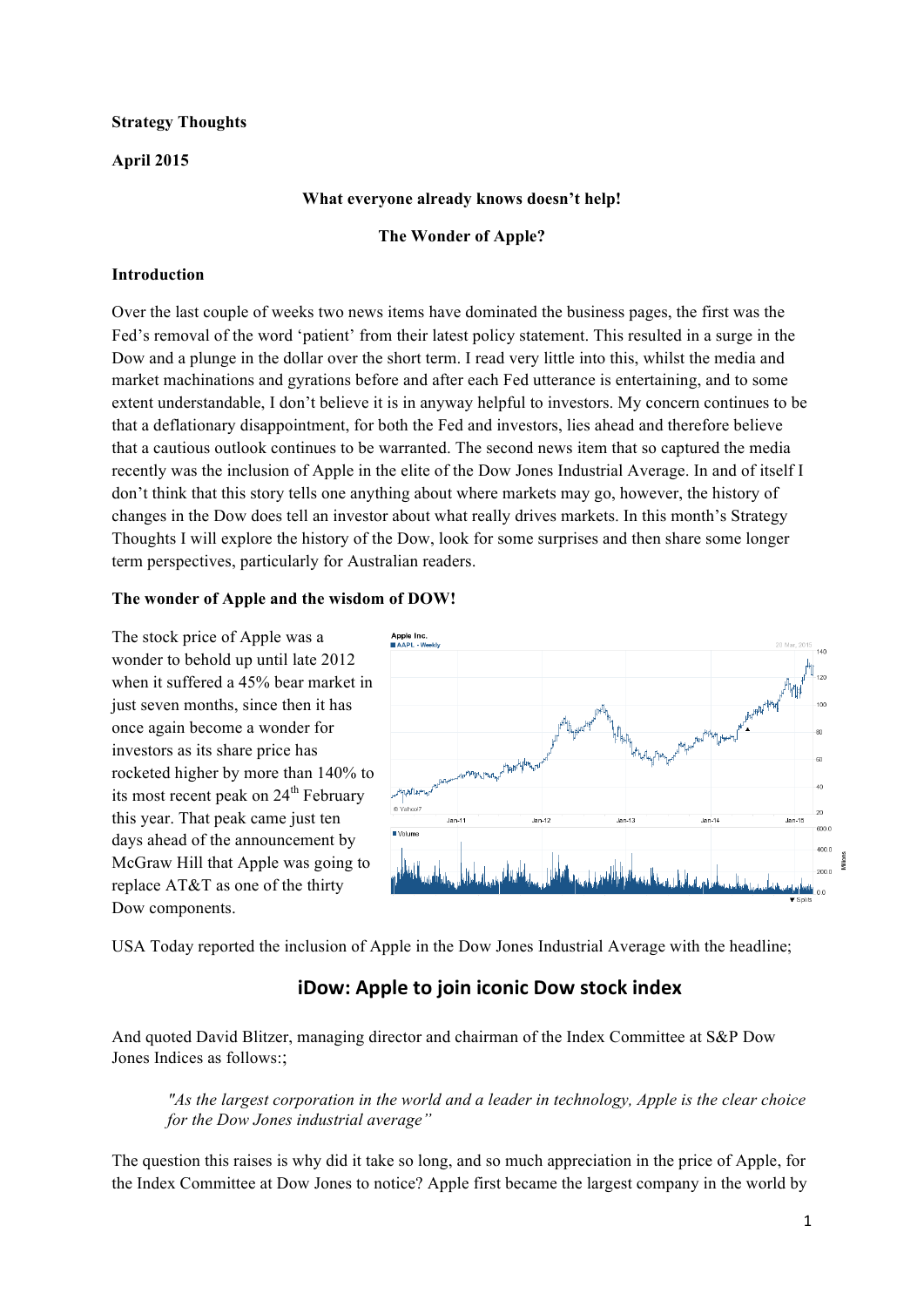market capitalisation six months prior to its previous peak, in April 2012, and it became the largest corporation in history in August of that year. Perhaps those achievements were noticed by the committee but by the time they came to make the next change in the Dow, in late 2013, Apple had been falling and Goldman Sachs, Nike and Visa, though none were anything like as large as Apple, had been rising. Those three were added at the expense of Alcoa, Bank America and Hewlett Packard. Nothing was said of Apple.

Dow Jones describes why a particular company gets included in the DJII:

"While stock selection is not governed by quantitative rules, a stock typically is added to the index only if the company has an excellent reputation, **demonstrates sustained growth** and is of interest to a large number of investors. Maintaining adequate sector representation within the indices is also a consideration in the selection process." (Emphasis added)

At first blush this seems a sensible approach; however, given that a technology laggard in HWP was being removed in 2013 it could be argued that the inclusion of Apple would have maintained the sector representation. Nonetheless, we had to wait until March 18<sup>th</sup> of this year for Apple to have convinced the 'Index Committee' that it was large enough, growing and of interest to a large number of investors.

These comments about the work of 'Index Committee' may sound a little facetious, but my primary aim is to highlight that no fanfares should be sounded for Apple's inclusion, if anything the reverse is more likely to be true.

I have been following the Dow Jones Industrial Average for almost thirty five years and consistently those stocks that have been added to the Dow have, understandably been great performers over the prior few years or longer, and those that have been removed have been laggards that have not performed anything like as well. This makes sense given the 'Committee's stated objective which could be paraphrased along these lines;

*"A stock is only added to the index once everyone in the whole world knows what a great company, and stock, it has been."*

Again this may sound a little disrespectful but I do vividly remember when the 'Index Committee' broke with tradition and selected two companies for inclusion in the Dow that were not listed on the New York Stock Exchange, they traded over the counter on the NASDAQ. Those two companies were Intel (INTC) and Microsoft (MSFT) and the date of their inclusion was 1<sup>st</sup> November 1999.

By that time Microsoft had already become the largest company in the world and Intel was the sixth largest company. Both their stock prices had enjoyed phenomenal booms through the tech explosion of the nineties having risen more than ten times in value over the preceding five years. By the time they were both included in the Dow it is fair to say that anyone who was ever going to be remotely interested in them had by then become aware of their stories and their success. This is where the problem lies and it can clearly be seen in the aftermath of those two company's late 1999 admission to the Dow. Immediately after their inclusion both stocks rose, MSFT for a month and INTC for about four, but then they plunged. Three years after their inclusion INTC was down 70% and MSFT 50% and in early 2009 both stocks were still 70% below where they had been when the 'Index Committee' voted for their inclusion. Even today MSFT remains 10% below its inclusion price and INTC 25%.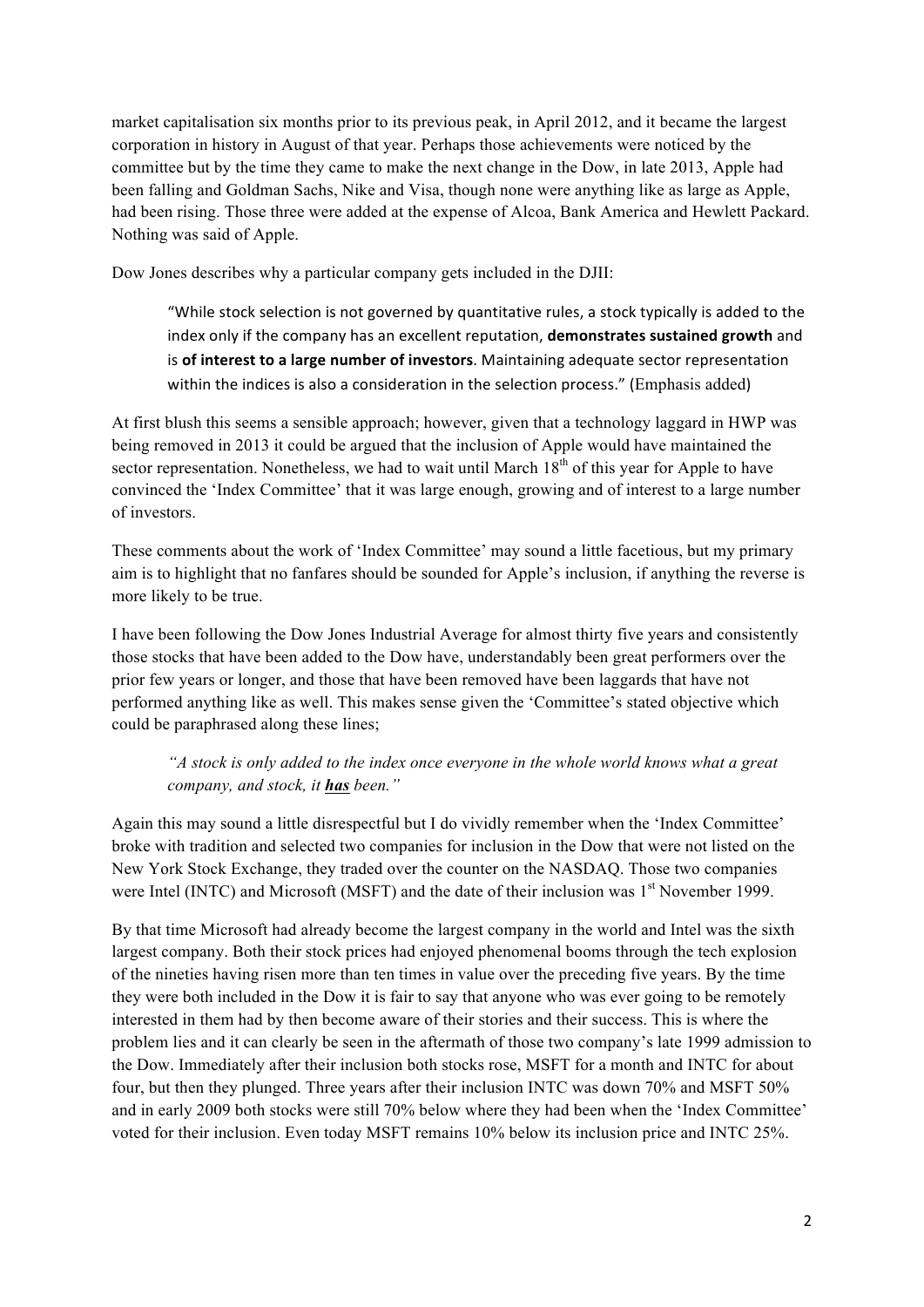In investing it is absolutely the case that by the time everyone knows something, even if that knowledge is correct (which is certainly not always the case with what becomes conventional wisdom) it is absolutely useless to an investor. Whatever that knowledge is has already been reflected in the market, possibly many times over!

I have reviewed only one of the many changes that have been made to the Dow over the years, however, in 2008 Anita Arora, Lauren Capp and Gary Smith, published an academic paper, **"Do Stocks Added to the Dow Outperform the Stocks They Replace?"** in which they analysed the performance of the additions and deletions to the DJII since the index became a 30 stock index in 1928. Their results are quite conclusive.

One year after a change in the Dow, on average a portfolio of those stocks taken out has risen by more than 19%, whereas those stocks added have risen by just 3%. Two years after the change the trend continues with the deletions rising by an average of 56% compared to just 15% for the two year old additions. Three years later the story continues with the discarded stocks up an average of 59% while the additions still up just 15%. Even five years after a change in the membership of the Dow has taken place the removed stocks continue to dramatically outstrip the new entrants, rising on average more than 170%, more than two and a half times the rise experienced by those stocks that were added to the index. The paper's conclusions were;

A portfolio consisting of stocks removed from the Dow Jones Industrial Average has outperformed a portfolio containing the stocks that replaced them. This finding contradicts the efficient market hypothesis since changes in the composition of the Dow are widely reported and well known. Our explanation for this anomaly is the market's insufficient appreciation of the statistical principle of regression to the mean, an error that has previously surfaced in a variety of contexts.

This raises the question, which stock should be bought now, Apple or AT&T?

The chart on the right shows the last five years of performance by Apple, up about 300%, and AT&T, up about 25%. Their recent histories, at least when measured by stock price, could hardly have been more different, and over a longer time period the difference is almost mind blowing. A little over seventeen years ago AT&T was trading at the same price as it is now, over that same period Apple's share piece has risen more than 16,000%.



Given this history it is not surprising that analysts hold quite different opinions on the former and new Dow stocks. AT&T is followed by thirty two analysts and twenty four of them (75%) have either a hold, underperform or sell opinion. Apple, on the other hand, is followed by forty nine analysts and only ten of these (20.4%) have a hold or underperform opinion. None have a sell opinion.

The history of the Dow 'Index Committee' clearly demonstrates that their decisions, when they are finally made, reflect what everyone already knows. Given this, plus the totally different price histories and the relative optimism or pessimism that are currently reflected in AAPL and AT&T the question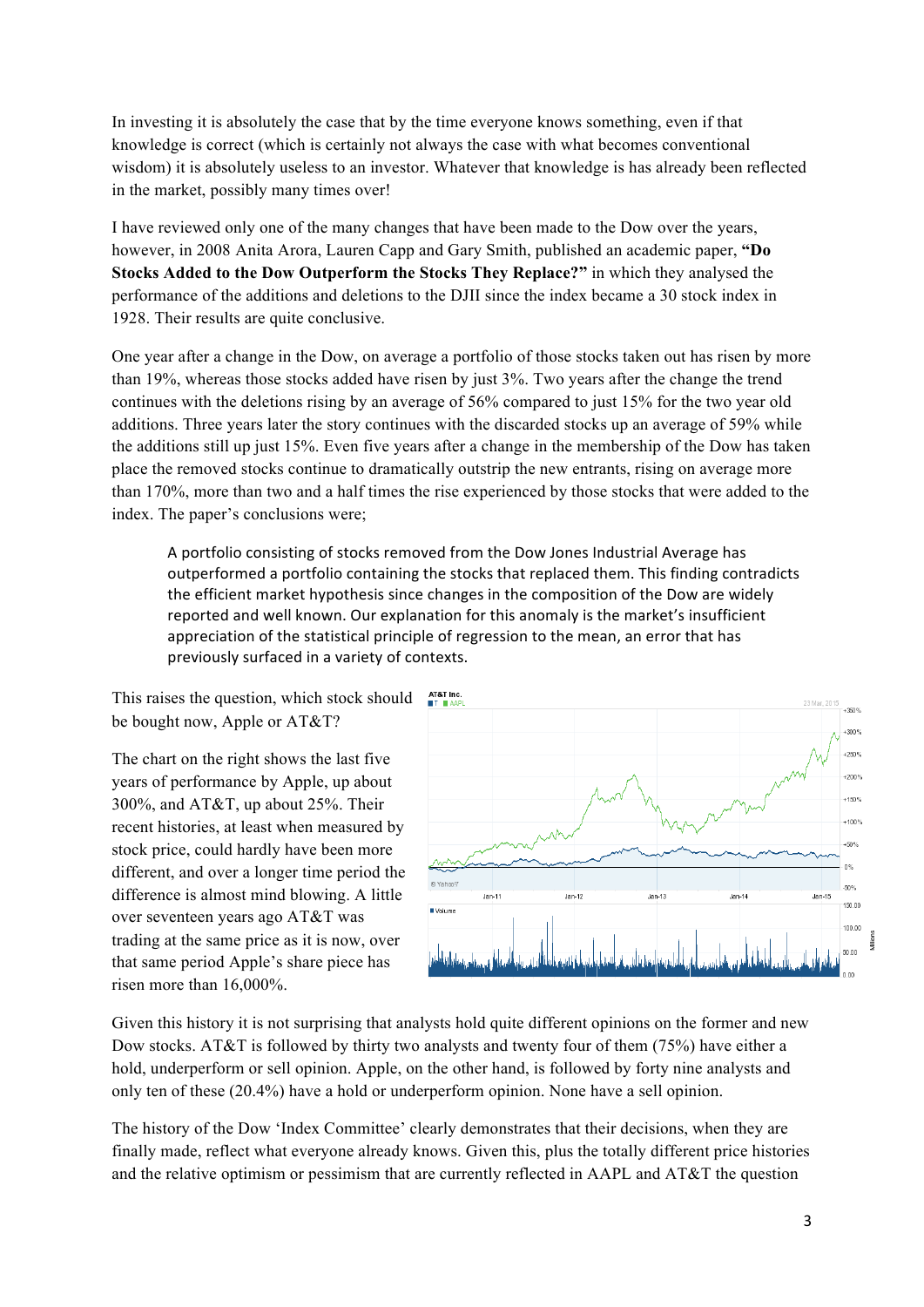does arise; where is there scope for the biggest surprise and where is the biggest disappointment most likely?

#### **Where are the surprises?**

As I have described above, it is always important to look out for surprises, and disappointments, it is these, not the expected, which ultimately drive markets. A couple of recent Bloomberg headlines highlight two surprises. The first supports my concern regarding a deflationary slowdown that I described in greater depth last month. Despite the growing evidence that deflationary forces are present, and not just in Europe, it is still far from the consensus fear. This provides the backdrop and set up for the possibility of what would be a shocking, and potentially devastating, deflationary disappointment;

# **Wholesale Prices in U.S. Unexpectedly Fall for Fourth Month**

#### Bloomberg  $13<sup>th</sup>$  March 2015

The second headline should be of concern for all those investors looking at the US and seeing an economy, and stock market, in recovery mode. Again this sets up for disappointment.

# **Surprise: U.S. Economic Data Have Been the World's Most Disappointing**



Bloomberg 13<sup>th</sup> March 2015

## **Europe**

region.

**Sentiment Indicator Germany Stocks** GREED The Current Market Sentiment Rating Is an 11,453 9.453  $70^{1}$ 60 7,453 50 40 5,453 30  $20$ 3.453 10 1.453  $\circ$ Dec 13<br>Jun-14<br>Dec 14 Β  $ul-12$  $Jan-13$ Vlay-04  $1u - 13$  $rac{1}{2}$ Feb-1 흥 ş √ਛੇ ė ģ ė InvestUp.com Sentiment Indicator DAX Index

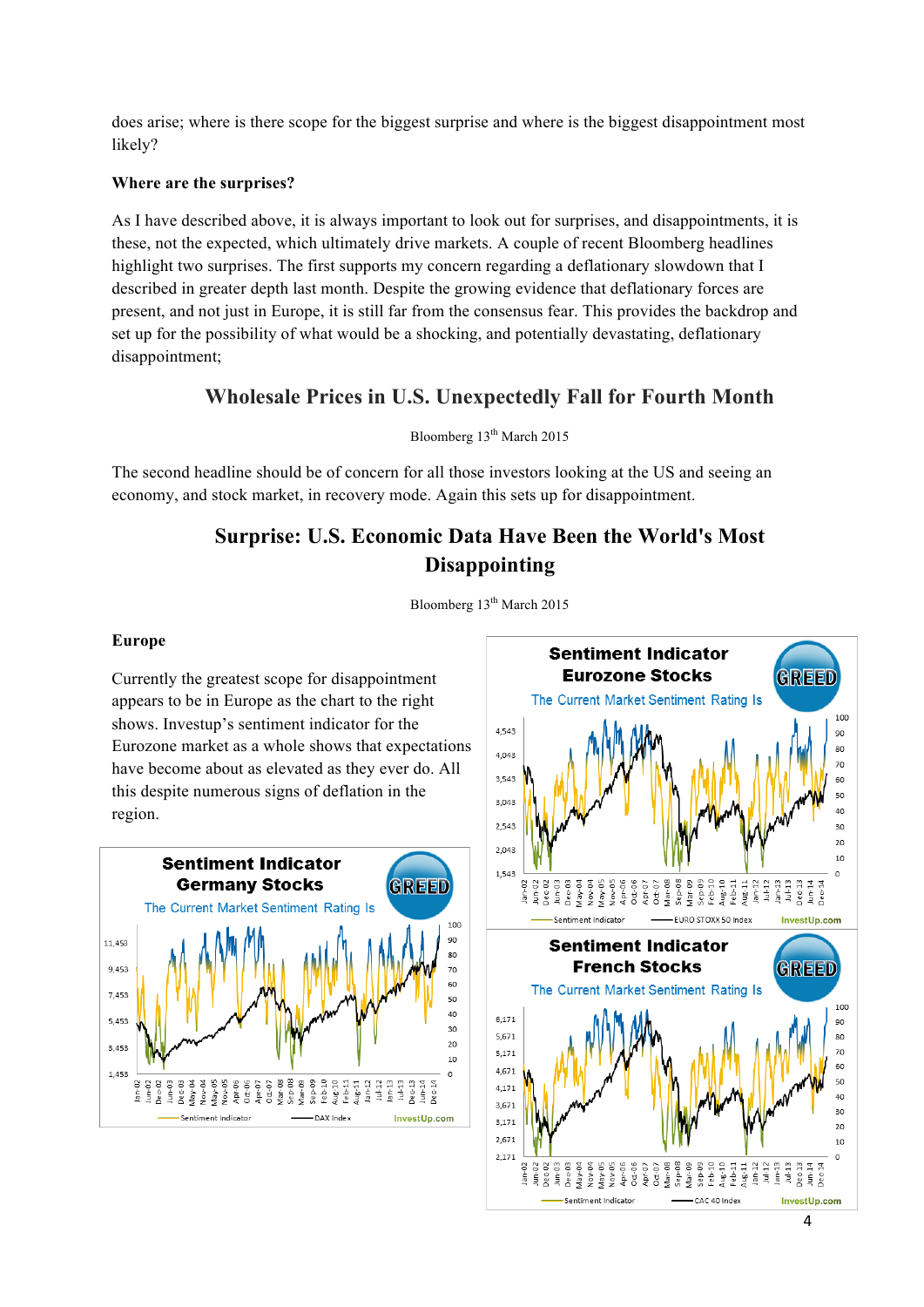Undoubtedly a substantial driver of these elevated expectations in Europe has been the rapidly rising levels of optimism in France and Germany, both of which have seen surges in bullishness accompanying markets that have risen steeply over the last few weeks.

## **Some longer term reflections**

Back in early 2010, the economic backdrop was beginning to measurably brighten. This was particularly the case of Australia and selected Asian economies, as was reported by the Australian Treasurer Wayne Swann on the  $21<sup>st</sup>$  April 2010;

"The IMF in its latest World Economic Outlook confirmed that Australia continues to outperform the major advanced economies and is a leader in the global economic recovery… The IMF notes that in the context of an uneven global recovery, Australia and the newly industrialised Asian economies are off to a strong start and will likely stay in the lead."

At that time the Australian market was recovering from the GFC, as was the Australian dollar that had fallen sharply against the US dollar. It seemed that the trend of Australian stock market outperformance against the US market, which had been evident throughout most of the 2000's, was reasserting itself. (However, Finance Minister's comments tend to be as useful to investors as central

Banker's comments, frequently reflecting what markets already know)

In presentations at that time I included the chart I have reproduced to the right to try and provide some longer term perspective and also to temper some of the enthusiasm for their home market that was obvious in many Australians. The chart showed the relative total return, adjusted for currency movements, that investors in Australia and America had received over many decades.



Perhaps most importantly it showed that over the very long term it hadn't mattered which market one had invested in, they had both done equally well. However, over shorter time periods of ten or twenty years where one was invested had made a huge difference. In the period through the Great Depression to the start of WWII the Australian investor received about four times the total return of the US investor. But then through the forties and fifties this Australian advantage was totally unwound as the US investor did four times better than his Australian counterpart. Then through the sixties and seventies the results were once again reversed in favour of the Australian before this advantage reversed once again through the eighties and nineties in favour of the American investor.

The main point I was attempting to make with this chart five years ago was not that anyone should expect an immediate reversal, rather I was trying to highlight the danger of expecting a neat extrapolation or resumption of what had been enjoyed prior to the GFC. I was also making the point that some international diversification was probably warranted for Australians.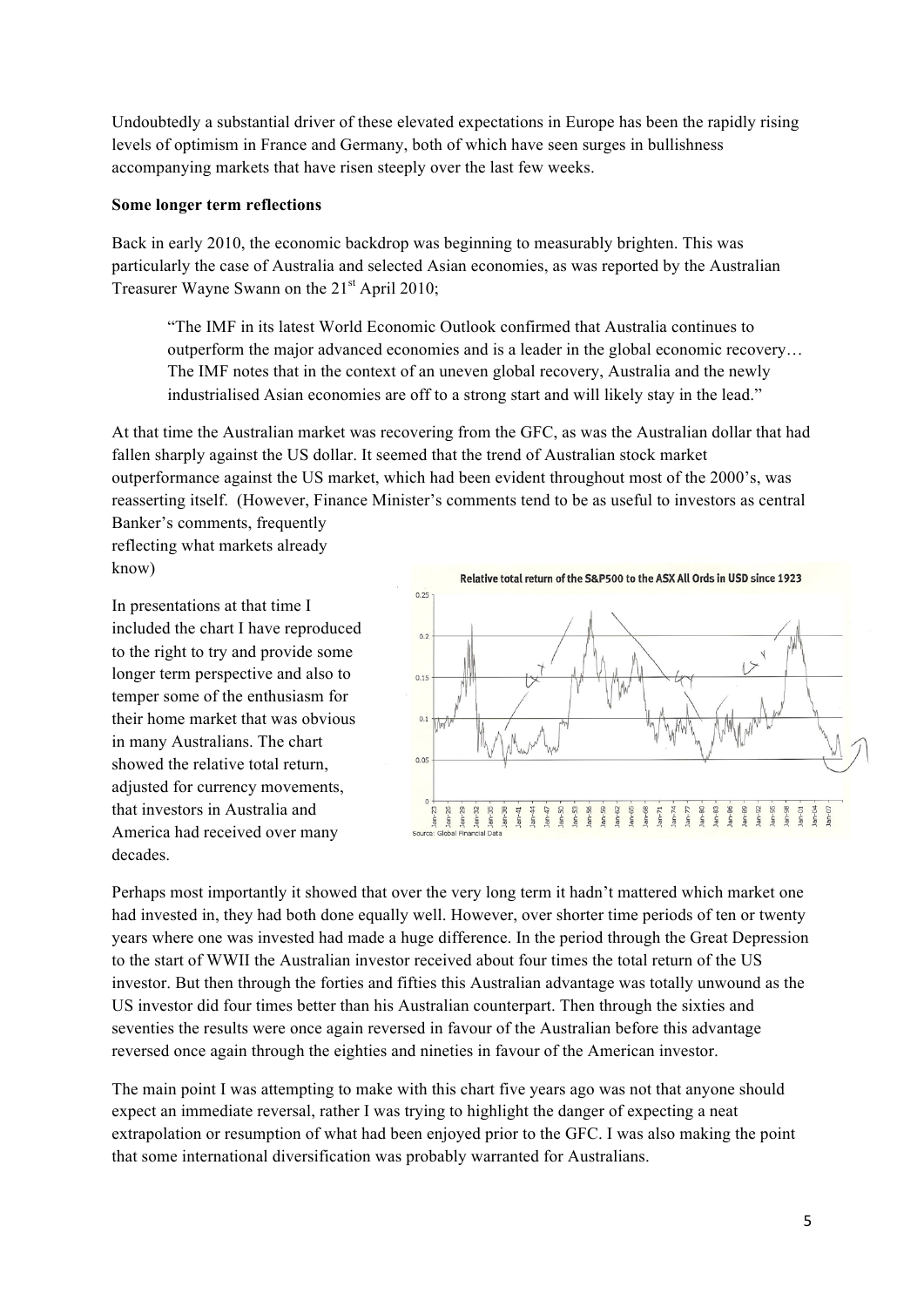The chart to the right is an update of the one shown above. What is clear is that the relationship has indeed once again reversed and swung in favour of the American investor, however, the longer term perspective that needs to be taken now is that the relative move against Australia, and in favour of America, has been small and brief compared to the longer term swings that have been seen over the last eighty years. The situation is not as extreme as it was five years ago but would still argue in favour of the US investor over the longer, secular, term.



#### **Is this a secular bull market?**

A recent Seeking Alpha post by Dr Andrew Wood posed this question about the current bull market in the US. I have reproduced some of his observations below:

#### Growing consensus that this is the early stages of a secular bull market

This has been a very strong bull market. From the trough in March 2009 to the end of 2014, the S&P 500 increased 171%. The magnitude, and the duration of this strength, has led some investment commentators to conclude that the U.S market is in the early stages of a secular bull market. For example, Kevin Mahn (the President and Chief Investment Officer of Hennion & Walsh Asset Management), asserts that the current bull cycle is a secular trend.

#### **Characteristics of secular bull markets**

What do we mean by a secular bull market? Secular bull markets are characterised by very long periods of asset price growth. The average length of secular bull markets has been 13.5 years (1921-1999). Bear markets do occur within these periods, but price pullbacks are limited and the upward path very quickly resumes. In all secular bull markets since 1921, the percentage of positive years has been at least 75%.

Given the strength of the current up cycle, it is perhaps not surprising that many commentators think that we are in a secular bull market. However, while strong market conditions are a necessary condition for a secular bull market, they are not a sufficient condition. It takes more for a secular bull trend than merely a strong market.

An examination of the history of secular bull markets shows that there are a number of different conditions necessary for a secular bull market including:

- 1. Price instability: Very strong inflation or deflation at the start of the secular bull/end of the secular bear.
- 2. Very low p/e ratios: At the end of the previous secular bear,  $p/e$  ratios have historically reached very low levels over an extended period of time. This is because during secular bull markets p/e ratios typically double or triple.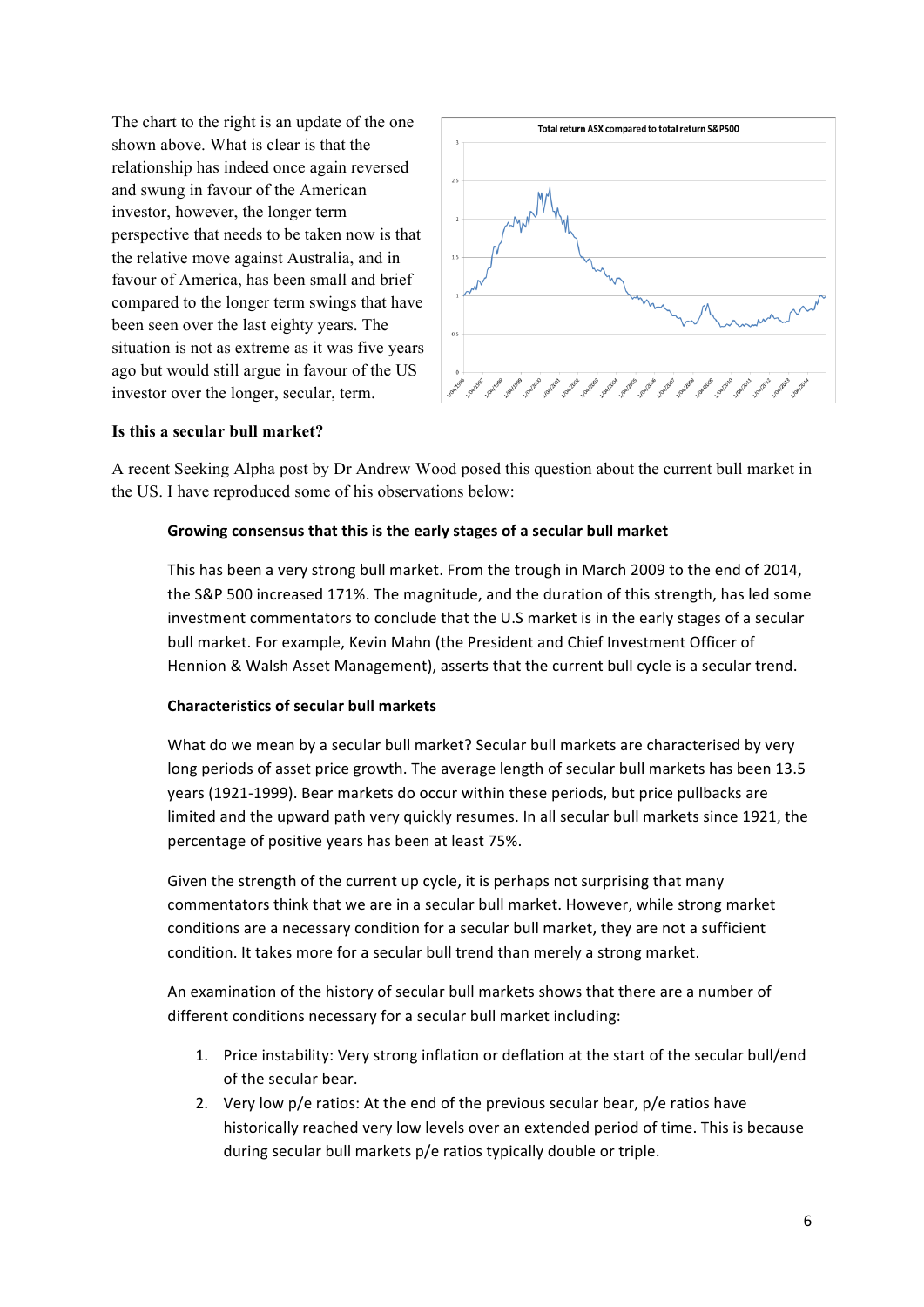- 3. A catalyst which fundamentally alters the investment landscape and drives prices higher for an extended period of time.
- 4. Very strong market conditions: This includes significant asset appreciation, shallow pullbacks and most years producing positive returns.

Dr Wood concludes that this has been an unusually strong cyclical bull market, but, importantly, it has not been the first six years of a secular bull market. This is a point I have been making for several years and continue to believe that the long term valuations seen at the lows in early 2009, at least in the US, were not consistent with the level of valuations seen at previous important secular inflection points. It should also be of some concern that so many commentators are now comfortable with the term secular bull market.

## **A source of concern**

A recent story on Bloomberg should raise at least some warning flags amongst investors who witnessed and survived the tech wreck of the early 2000's;

# **The Fuzzy, Insane Math That's Creating So Many Billion-Dollar**

**Tech Companies** Bloomberg 17 March

Snapchat, the photo-messaging app raising cash at a \$15 billion valuation, probably isn't actually *worth* more than Clorox or Campbell Soup. So where did investors come up with that enormous headline number?

Here's the secret to how Silicon Valley calculates the value of its hottest companies: The numbers are sort of made-up.

These concerns echo some of the comments made earlier in the month by billionaire investor Mark Cuban;

# **Billionaire Mark Cuban Warns On Tech Bubble** 3/6/2015 RTT News

One of America's most famous tech investors sees private investors getting crushed in a race to make money on apps.

"Small individual investors are putting their money into apps with no chance of getting their money back," billionaire Mark Cuban told CNBC as the tech-heavy Nasdaq hit 5,000 for the first time since 2003.

Investors in publicly traded companies are not in danger yet, but Cuban warns that a tech bubble is forming in private investment, where backers of a company cannot easily trim their losses in a failing firm, as there is no stock to sell.

Such irrational enthusiasm has usually been followed by damaging disappointment.

#### **Tribute**

I have been writing Strategy Thoughts in one form or another since the early 2000's and it was in the early 2000's that I first met John Austin. I initially knew John as a valued client, but over the years a real friendship grew. It was a friendship based upon mutual respect and a number of common interests, particularly investment markets and golf. He was an avid reader on markets and I could